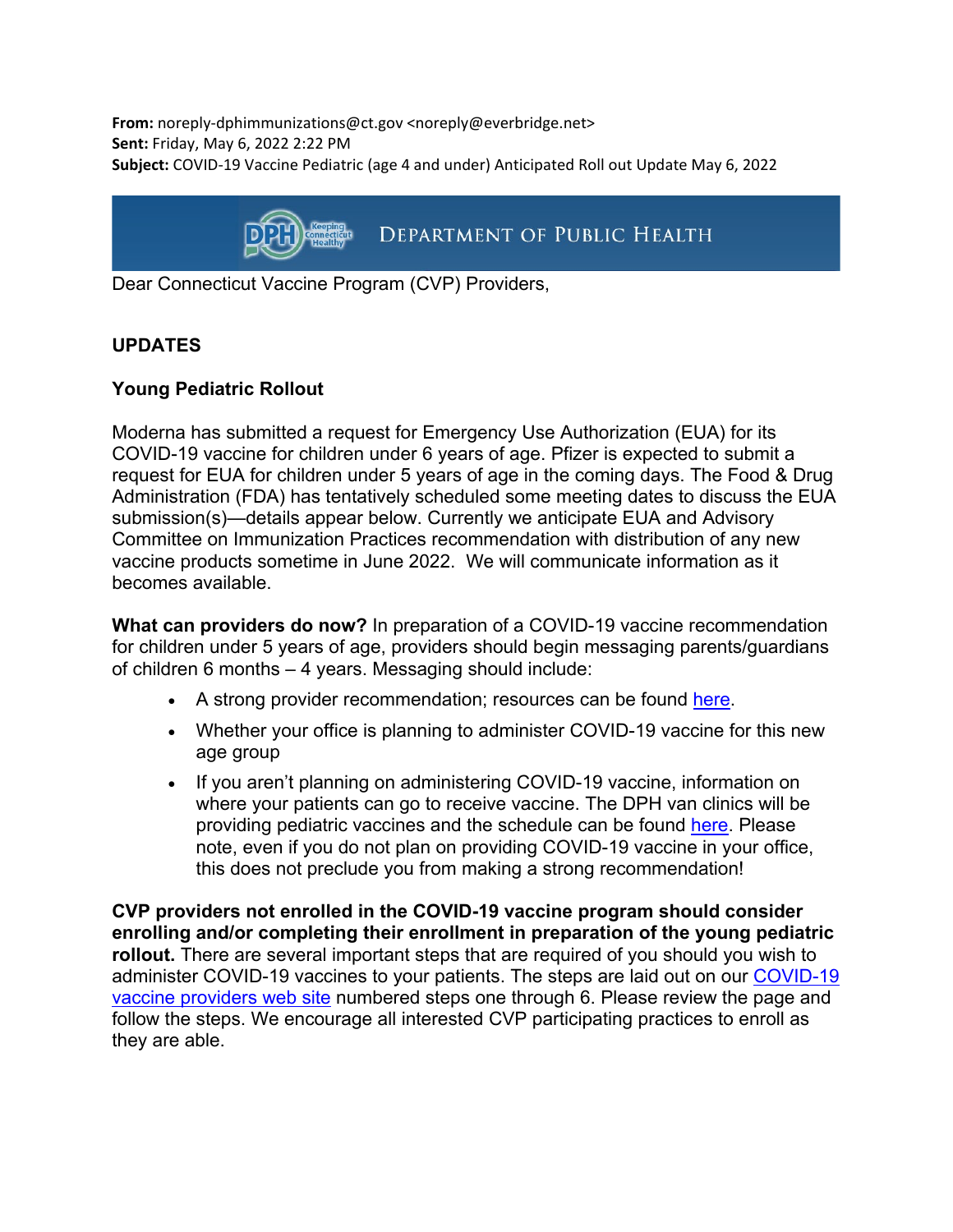## **Vaccines and Related Biological Products Advisory Committee (VRBPAC) Meetings**

FDA announced its plans to hold virtual meetings of its VRBPAC in anticipation of EUA requests in the coming months. Pending submission of complete data, FDA is holding the following dates for VRBPAC meetings:

- June 7: EUA request for a COVID-19 vaccine manufactured by Novavax to prevent COVID-19 in individuals 18 years of age and older.
- June 8, 21 and 22, the FDA has held dates for the VRBPAC to discuss updates to the Moderna and Pfizer-BioNTech EUAs for their COVID-19 vaccines to include younger populations. As the sponsors complete their submissions and the FDA reviews that data and information, it will provide additional details on scheduling of the VRBPAC meetings to discuss each EUA request.
- June 28: whether SARS-CoV-2 strain composition of COVID-19 vaccines should be modified, and if so, which strain(s) should be selected for Fall 2022. This meeting is a follow-up to the April 6 VRBPAC meeting that discussed general considerations for future COVID-19 vaccine booster doses and the strain composition of COVID-19 vaccines to further meet public health needs.

## **Pfizer EUA Submission**

Pfizer is expected to submit its EUA for its COVID-19 vaccine in children 6 months through 4 years of age later this quarter. Pfizer previously [announced](https://gcc02.safelinks.protection.outlook.com/?url=https%3A%2F%2Fwww.pfizer.com%2Fnews%2Fpress-release%2Fpress-release-detail%2Fpfizer-and-biontech-provide-update-rolling-submission&data=05%7C01%7Ckaitlin.carafa%40ct.gov%7Cbbe5782d06064697642508da2f8d5165%7C118b7cfaa3dd48b9b02631ff69bb738b%7C0%7C0%7C637874581252044496%7CUnknown%7CTWFpbGZsb3d8eyJWIjoiMC4wLjAwMDAiLCJQIjoiV2luMzIiLCJBTiI6Ik1haWwiLCJXVCI6Mn0%3D%7C3000%7C%7C%7C&sdata=bIjGWfcXyTQ3u5bKQS0UmpRv5lkrMUOZAr7sjgP2iu0%3D&reserved=0) that they are testing a three (3-µg) dose primary series in children under age 5.

### **Moderna EUA Submission**

Moderna [announced](https://gcc02.safelinks.protection.outlook.com/?url=https%3A%2F%2Finvestors.modernatx.com%2Fnews%2Fnews-details%2F2022%2FModerna-Files-for-Authorization-of-Its-COVID-19-Vaccine-in-Young-Children-Six-Months-to-Under-Six-Years-of-Age%2Fdefault.aspx%23%3A%7E%3Atext%3DThese%2520efficacy%2520estimates%2520are%2520similar%2Cdoses%2520for%2520all%2520pediatric%2520cohorts.&data=05%7C01%7Ckaitlin.carafa%40ct.gov%7Cbbe5782d06064697642508da2f8d5165%7C118b7cfaa3dd48b9b02631ff69bb738b%7C0%7C0%7C637874581252044496%7CUnknown%7CTWFpbGZsb3d8eyJWIjoiMC4wLjAwMDAiLCJQIjoiV2luMzIiLCJBTiI6Ik1haWwiLCJXVCI6Mn0%3D%7C3000%7C%7C%7C&sdata=HwtvDgsganyY1taTRpoI7GNW5wfi%2FUeJNHI86U2Nx%2BU%3D&reserved=0) it has submitted a request for EUA for its COVID-19 vaccine (mRNA-1273) in children 6 months to under 2 years and 2 years to under 6 years of age to the FDA and that similar requests are underway with international regulatory authorities. The requests are based on a two-dose, 25 μg primary series of mRNA-1273. The EUA submission for children ages 6 months to under 6 years will be complete the week ending 5/6/22. Moderna is also currently studying booster doses for all pediatric cohorts. Additional information will be made available when possible.

### **Thank you for everything you are doing to ensure access to vaccines for children across Connecticut.**

For the CT DPH Immunization Program, visit: [Contact Us](https://portal.ct.gov/DPH/Immunizations/Contact-Us)